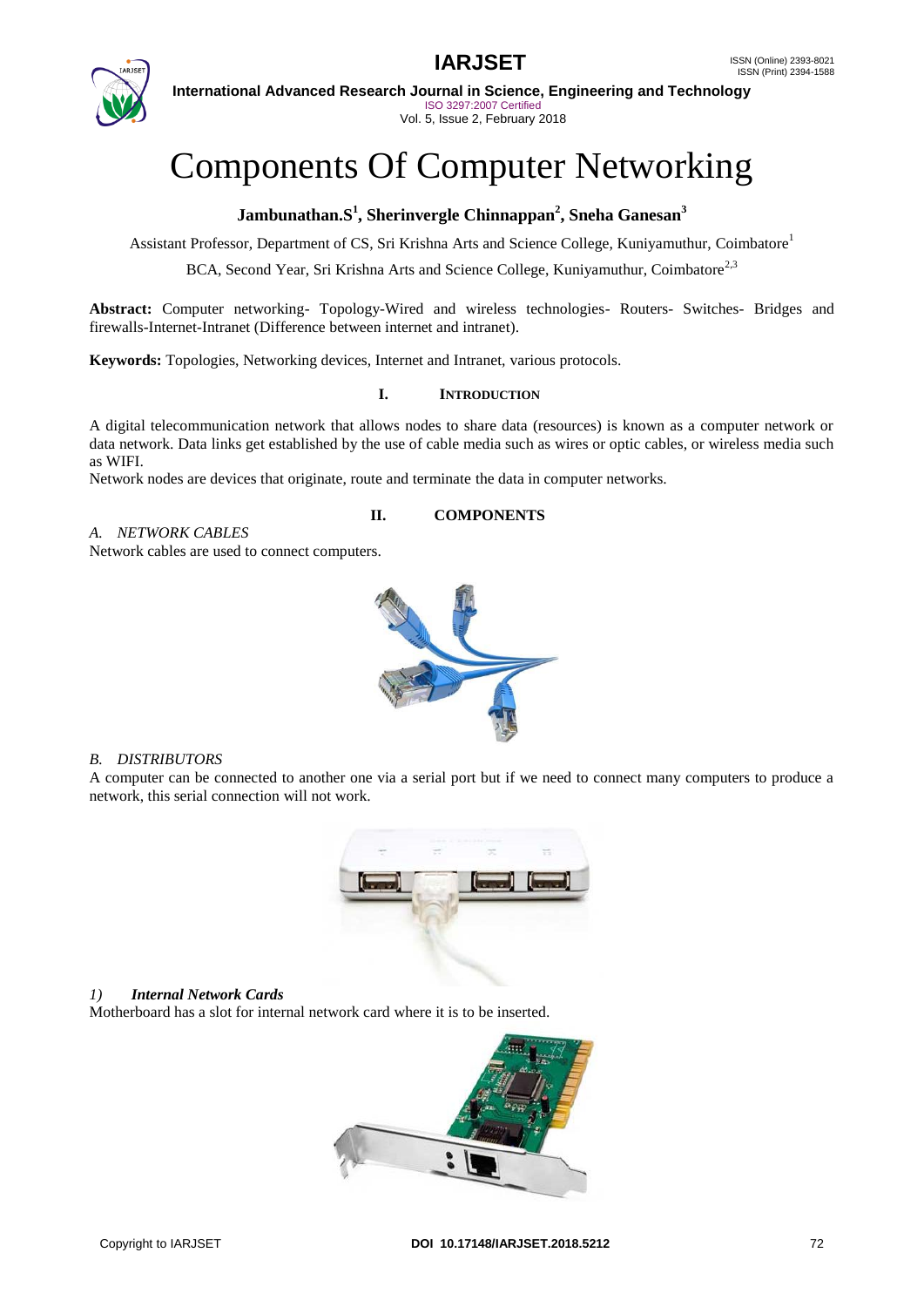

**International Advanced Research Journal in Science, Engineering and Technology**

ISO 3297:2007 Certified Vol. 5, Issue 2, February 2018

## *2) External Network Cards*

External network cards are of two types: Wireless and USB based.



#### *C. Universal Serial Bus (USB)*

USB card is easy to use and connects via USB port. Computers automatically detect USB card and can install the drivers required to support the USB network card automatically The Operating System is a program with the following features –

An operating system acts as an interface between the software and the computer.



#### *D. Objectives of Operating System*

The objectives of the operating system are −

- To make the computer system convenient to use in an efficient manner.
- To hide the details of the hardware resources from the users.
- To provide users a convenient interface to use the computer system.
- To act as an intermediary between the hardware and its users, making it easier for the users to access and use other resources.
- To manage the resources of a computer system.
- To keep track of who is using which resource, granting resource requests, and mediating conflicting requests from different programs and users.
- To provide efficient and fair sharing of resources among users and programs.

## *E. Characteristics of Operating System*

Here is a list of some of the most prominent characteristic features of Operating Systems −

- **Memory Management** − Keeps track of the primary memory, i.e. what part of it is in use by whom, what part is not in use, etc. and allocates the memory when a process or program requests it.
- **Processor Management** − Allocates the processor (CPU) to a process and deallocates the processor when it is no longer required.
- **Device Management** − Keeps track of all the devices. This is also called I/O controller that decides which process gets the device, when, and for how much time.
- **File Management** − Allocates and de-allocates the resources and decides who gets the resources.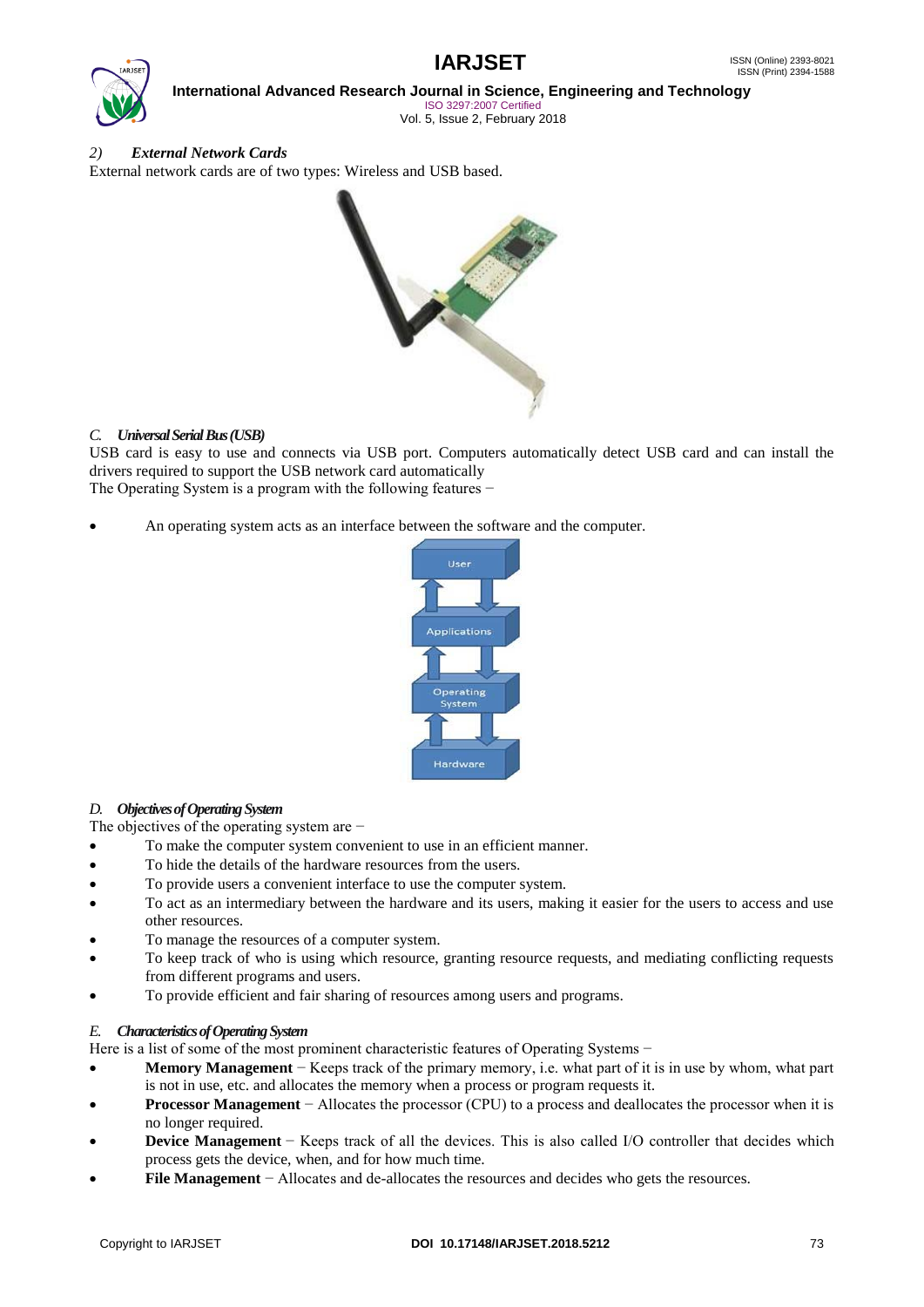



**International Advanced Research Journal in Science, Engineering and Technology** ISO 3297:2007 Certified

Vol. 5, Issue 2, February 2018

- **Security** − Prevents unauthorized access to programs and data by means of passwords and other similar techniques.
- **Job Accounting** − Keeps track of time and resources used by various jobs and/or users.
- **Control Over System Performance** − Records delays between the request for a service and from the system.
- **Interaction with the Operators** − Interaction may take place via the console of the computer in the form of instructions. The Operating System acknowledges the same, does the corresponding action, and informs the operation by a display screen.
- **Error-detecting Aids** − Production of dumps, traces, error messages, and other debugging and error-detecting methods.
- **Coordination Between Other Software and Users** − Coordination and assignment of compilers, interpreters, assemblers, and other software to the various users of the computer systems.

#### *F. Internet*

It is a worldwide/global system of interconnected computer networks. It uses the standard Internet Protocol (TCP/IP). Every computer in Internet is identified by a unique IP address. IP Address is a unique set of numbers (such as 110.22.33.114) which identifies a computer's location.

A special computer DNS (Domain Name Server) is used to provide a name to the IP Address so that the user can locate a computer by a name. For example, a DNS server will resolve a name [https://www.tutorialspoint.com](https://www.tutorialspoint.com/) to a particular IP address to uniquely identify the computer on which this website is hosted.



Internet is accessible to every user all over the world.

#### *G. Intranet*

Intranet is the system in which multiple PCs are connected to each other. PCs in intranet are not available to the world outside the intranet. Usually each organization has its own Intranet network and members/employees of that organization can access the computers in their intranet.



Each computer in Intranet is also identified by an IP Address which is unique among the computers in that Intranet.